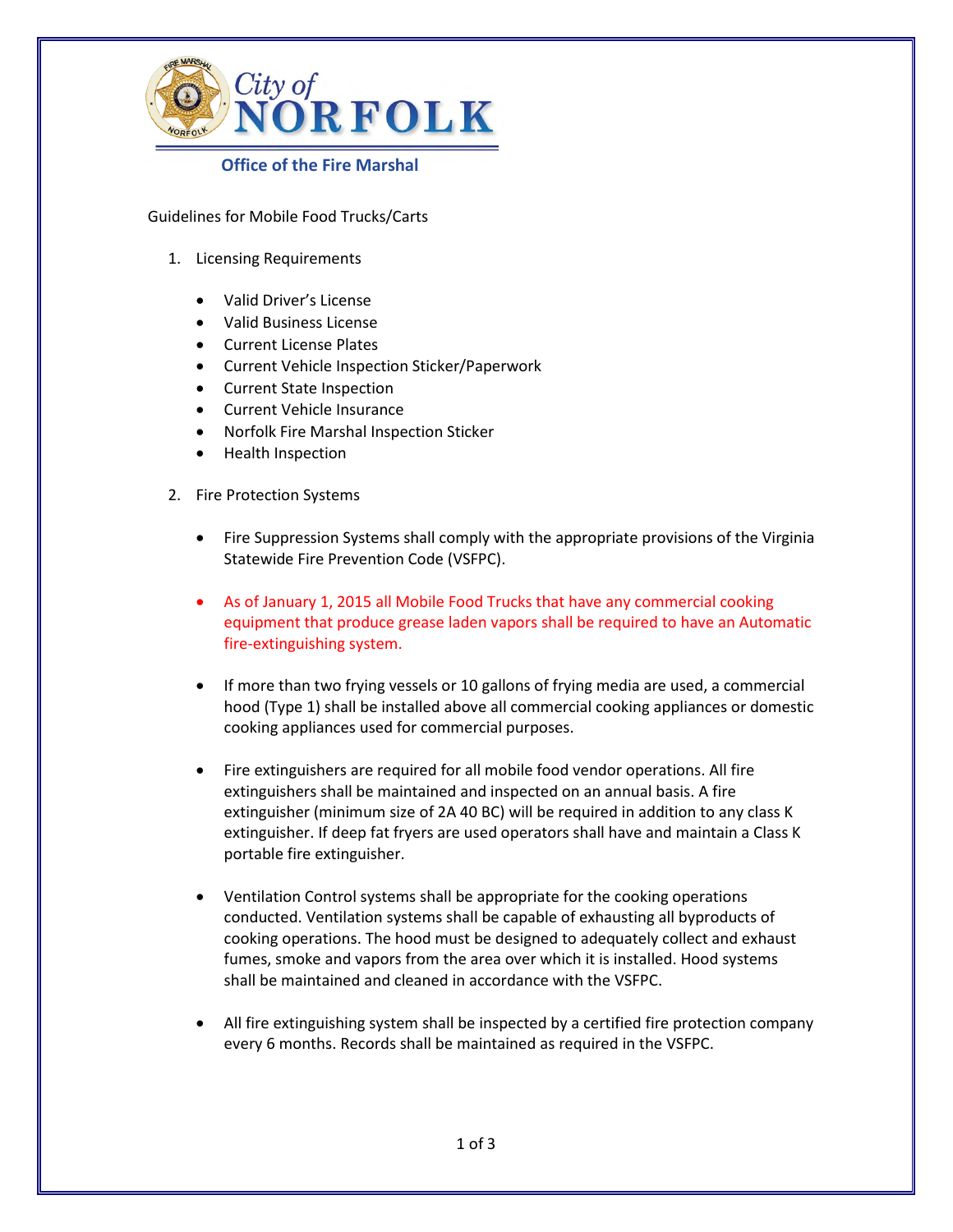

**Office of the Fire Marshal** 

- 3. Hazardous Materials and Storage of Flammables
	- The storage and use of Flammable Liquids shall be in accordance with any applicable regulations under the Virginia Statewide Fire Prevention Code Chapter 27.
	- Individual containers, cartons, or packages shall be conspicuously marked or labeled in an approved manner.
	- Hazardous materials or liquids shall be disposed of in the proper manner. They shall not be released into any sewer, storm drain, ditch, drainage canal, creek, stream, river, lake or tidal water or on the ground, sidewalk, street, highway or into the atmosphere.
- 4. Propane and Natural Gas handling Requirements
	- Shall follow the provisions under the Virginia Statewide Fire Prevention Code for Liquefied Petroleum Gases Chapter 38 for the storage, handling, transportation and the installation of LP-gas equipment.
	- Propane bottles- The capacity limit shall be determined by the Fire Official after consideration of features that secure and protect the container as well as the level of acceptable risk to the general public.
	- LP vessels shall be affixed and secure to the portable food service platform in a manner that provides a reasonable expectation of security while parked or in transit. All applicable DOT regulations shall be followed. Hydro dates of propane cylinders will be checked by the Fire Marshal.
	- Propane and natural gas tanks shall be shut off while the mobile food vehicle is in motion, unattended and/or in overnight storage.
	- Generator(s) and LPG storage compartments located on the exterior of the vehicle must be enclosed. These compartments must have venting to the exterior and must not allow any venting to the interior of the vehicle.
	- There shall not be any storage of or use of LPG cylinders within the tow vehicle at any time.